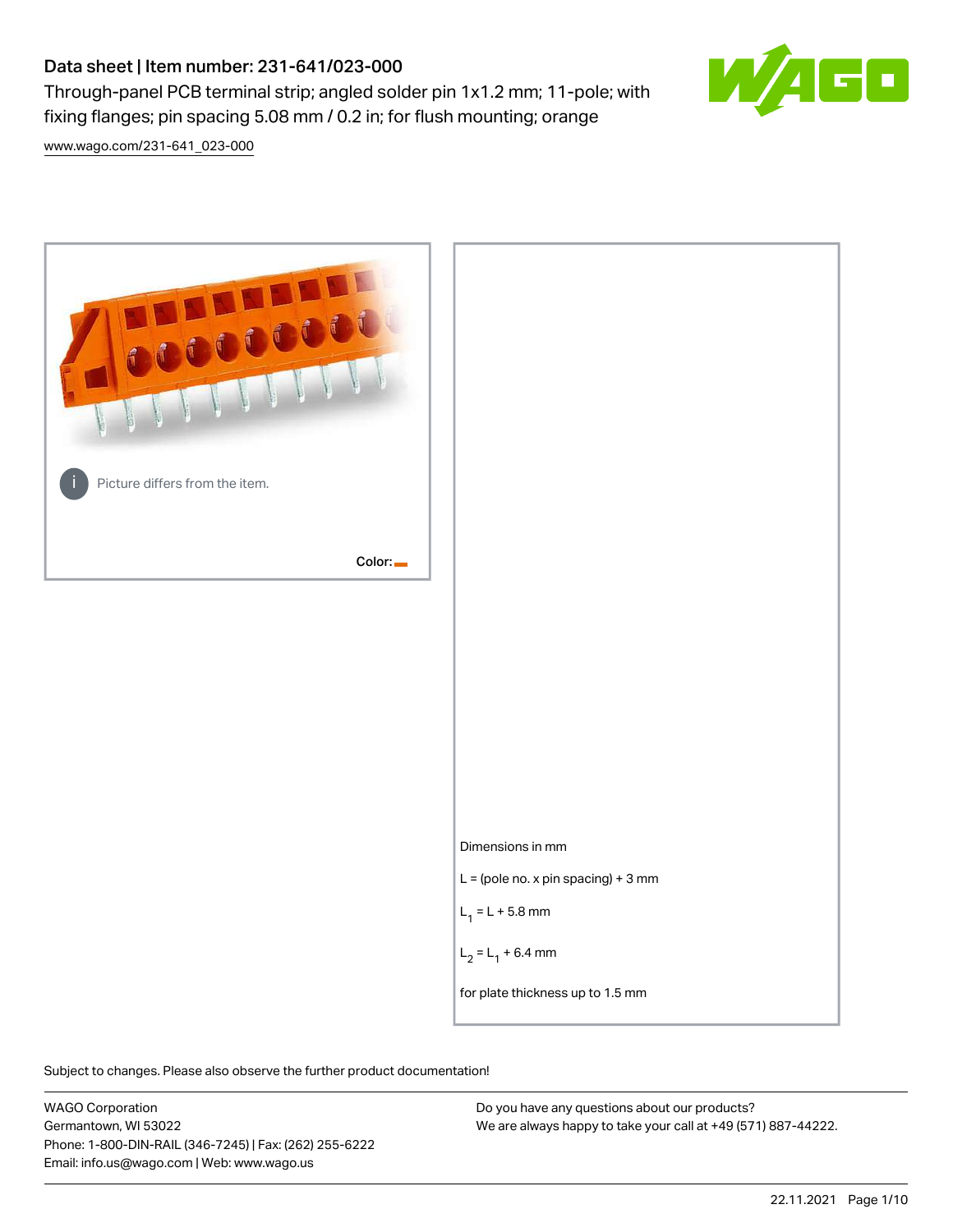

#### Item description

- $\blacksquare$  Feedthrough PCB terminal strips with screwdriver-actuated CAGE CLAMP<sup>®</sup>
- With flanges for PCB or front-panel mounting either flush with enclosure or protruding

# Data

# Notes

| Variants: | Other pole numbers                                               |
|-----------|------------------------------------------------------------------|
|           | Other colors                                                     |
|           | Direct marking                                                   |
|           | Versions without mounting flanges                                |
|           | Other versions (or variants) can be requested from WAGO Sales or |
|           | configured at https://configurator.wago.com/                     |

#### Electrical data

#### IEC Approvals

| Ratings per                 | IEC/EN 60664-1                                                       |
|-----------------------------|----------------------------------------------------------------------|
| Rated voltage (III / 3)     | 320 V                                                                |
| Rated surge voltage (III/3) | 4 <sub>k</sub> V                                                     |
| Rated voltage (III/2)       | 320 V                                                                |
| Rated surge voltage (III/2) | 4 <sub>k</sub> V                                                     |
| Nominal voltage (II/2)      | 630 V                                                                |
| Rated surge voltage (II/2)  | 4 <sub>k</sub> V                                                     |
| Rated current               | 16 A                                                                 |
| Legend (ratings)            | (III / 2) $\triangleq$ Overvoltage category III / Pollution degree 2 |

#### UL Approvals

| Approvals per                  | UL 1059 |
|--------------------------------|---------|
| Rated voltage UL (Use Group B) | 300 V   |
| Rated current UL (Use Group B) | 15A     |
| Rated voltage UL (Use Group C) | 150 V   |
| Rated current UL (Use Group C) | 15A     |
| Rated voltage UL (Use Group D) | 300 V   |
| Rated current UL (Use Group D) | 10 A    |

| <b>WAGO Corporation</b>                                | Do you have any questions about our products?                 |
|--------------------------------------------------------|---------------------------------------------------------------|
| Germantown, WI 53022                                   | We are always happy to take your call at +49 (571) 887-44222. |
| Phone: 1-800-DIN-RAIL (346-7245)   Fax: (262) 255-6222 |                                                               |
| Email: info.us@wago.com   Web: www.wago.us             |                                                               |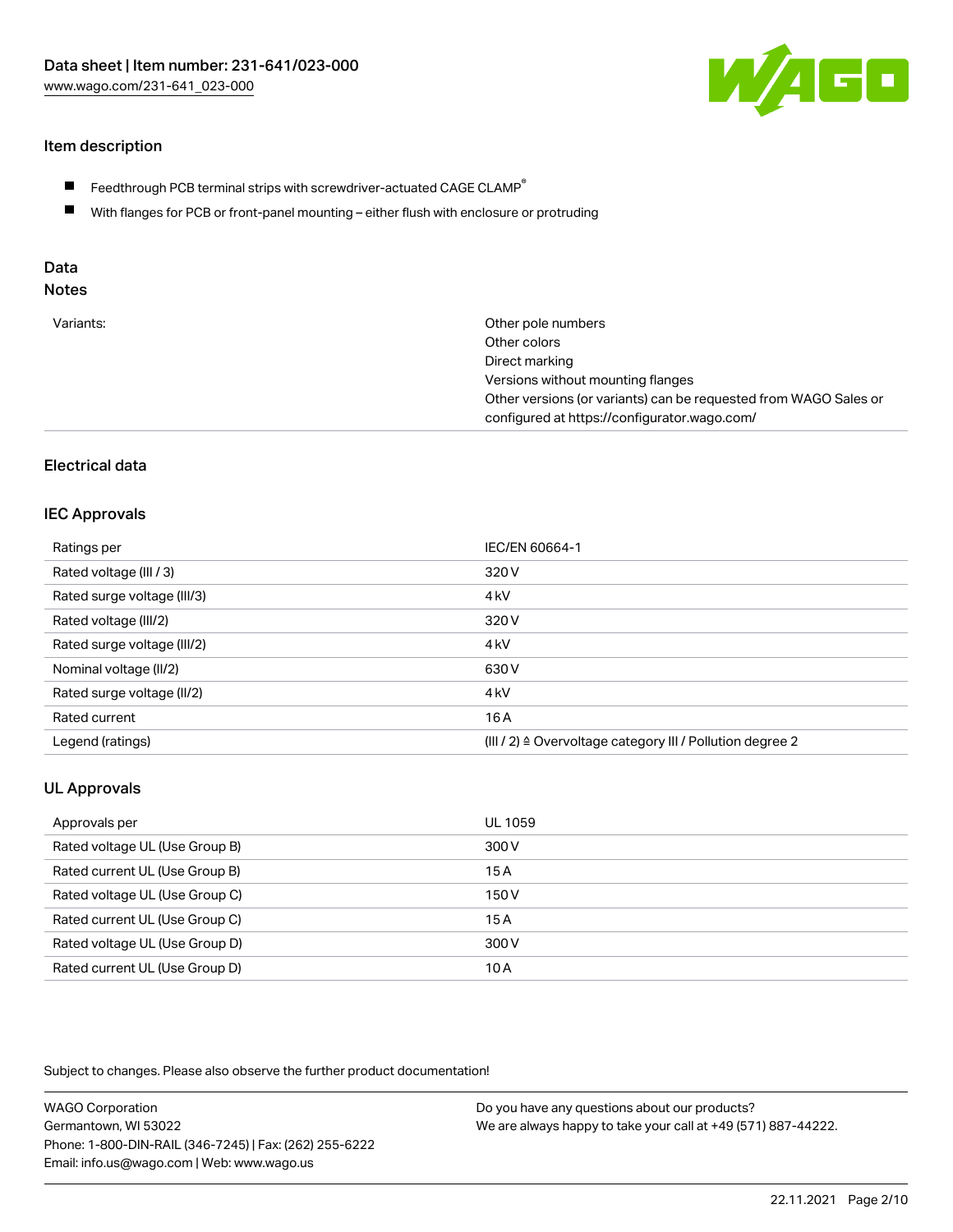

#### CSA Approvals

| Approvals per                   | CSA   |
|---------------------------------|-------|
| Rated voltage CSA (Use Group B) | 300 V |
| Rated current CSA (Use Group B) | 15 A  |
| Rated voltage CSA (Use Group C) | 150 V |
| Rated current CSA (Use Group C) | 15A   |
| Rated voltage CSA (Use Group D) | 300 V |
| Rated current CSA (Use Group D) | 10 A  |

#### Connection data

| Total number of connection points |  |
|-----------------------------------|--|
| Total number of potentials        |  |
| Number of connection types        |  |
| Number of levels                  |  |

### Connection 1

| Connection technology                             | CAGE CLAMP®                             |
|---------------------------------------------------|-----------------------------------------|
| Actuation type                                    | Operating tool                          |
| Solid conductor                                   | $0.082.5$ mm <sup>2</sup> / 28  14 AWG  |
| Fine-stranded conductor                           | $0.08$ 2.5 mm <sup>2</sup> / 28  14 AWG |
| Fine-stranded conductor; with insulated ferrule   | $0.251.5$ mm <sup>2</sup>               |
| Fine-stranded conductor; with uninsulated ferrule | $0.252.5$ mm <sup>2</sup>               |
| Strip length                                      | 89 mm / 0.31  0.35 inch                 |
| Conductor connection direction to PCB             | 0°                                      |
| Number of poles                                   | 11                                      |

#### Physical data

| Pin spacing                          | 5.08 mm / 0.2 inch          |
|--------------------------------------|-----------------------------|
| Width                                | 71.08 mm / 2.798 inch       |
| Height                               | 19 mm / 0.748 inch          |
| Height from the surface              | 14.3 mm / 0.563 inch        |
| Depth                                | 19.1 mm / 0.752 inch        |
| Solder pin length                    | $4.7 \,\mathrm{mm}$         |
| Solder pin dimensions                | $0.8 \times 1.3 \text{ mm}$ |
| Drilled hole diameter with tolerance | $1.8$ $(+0.1)$ mm           |

Subject to changes. Please also observe the further product documentation!

| <b>WAGO Corporation</b>                                | D |
|--------------------------------------------------------|---|
| Germantown, WI 53022                                   | W |
| Phone: 1-800-DIN-RAIL (346-7245)   Fax: (262) 255-6222 |   |
| Email: info.us@wago.com   Web: www.wago.us             |   |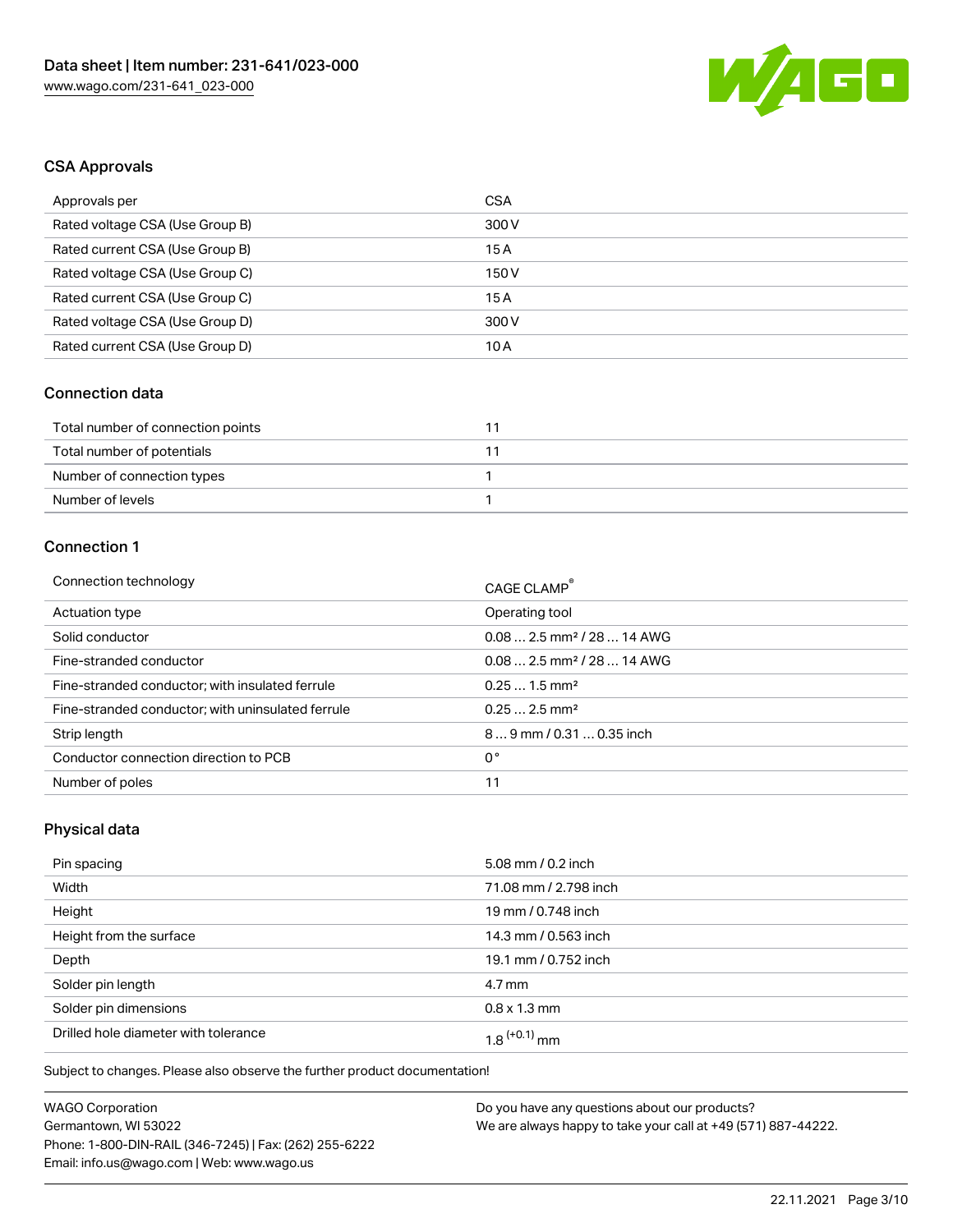

#### Mechanical data

| Housing sheet thickness | 1.5  1.5 mm / 0.059  0.059 inch |
|-------------------------|---------------------------------|
| Mounting type           | Mounting flange                 |
| Mounting type           | Feed-through mounting           |
|                         | Panel mounting                  |

#### PCB contact

| PCB Contact                         | тнт                                      |
|-------------------------------------|------------------------------------------|
| Solder pin arrangement              | over the entire terminal strip (in-line) |
| Number of solder pins per potential |                                          |

#### Material data

| Color                       | orange                                |
|-----------------------------|---------------------------------------|
| Material group              |                                       |
| Insulation material         | Polyamide (PA66)                      |
| Flammability class per UL94 | V <sub>0</sub>                        |
| Clamping spring material    | Chrome nickel spring steel (CrNi)     |
| Contact material            | Electrolytic copper $(E_{\text{Cl}})$ |
| Contact plating             | tin-plated                            |
| Fire load                   | 0.243 MJ                              |
| Weight                      | 15.6g                                 |
|                             |                                       |

#### Environmental requirements

| Limit temperature range | +105 °C<br>$-60$ |
|-------------------------|------------------|
|-------------------------|------------------|

#### Commercial data

| Product Group         | 3 (Multi Conn. System) |
|-----------------------|------------------------|
| PU (SPU)              | 25 Stück               |
| Packaging type        | box                    |
| Country of origin     | DE                     |
| <b>GTIN</b>           | 4044918283274          |
| Customs tariff number | 8536904000             |

#### Approvals / Certificates

#### Country specific Approvals

| WAGO Corporation                                       | Do you have any questions about our products?                 |
|--------------------------------------------------------|---------------------------------------------------------------|
| Germantown, WI 53022                                   | We are always happy to take your call at +49 (571) 887-44222. |
| Phone: 1-800-DIN-RAIL (346-7245)   Fax: (262) 255-6222 |                                                               |
| Email: info.us@wago.com   Web: www.wago.us             |                                                               |
|                                                        |                                                               |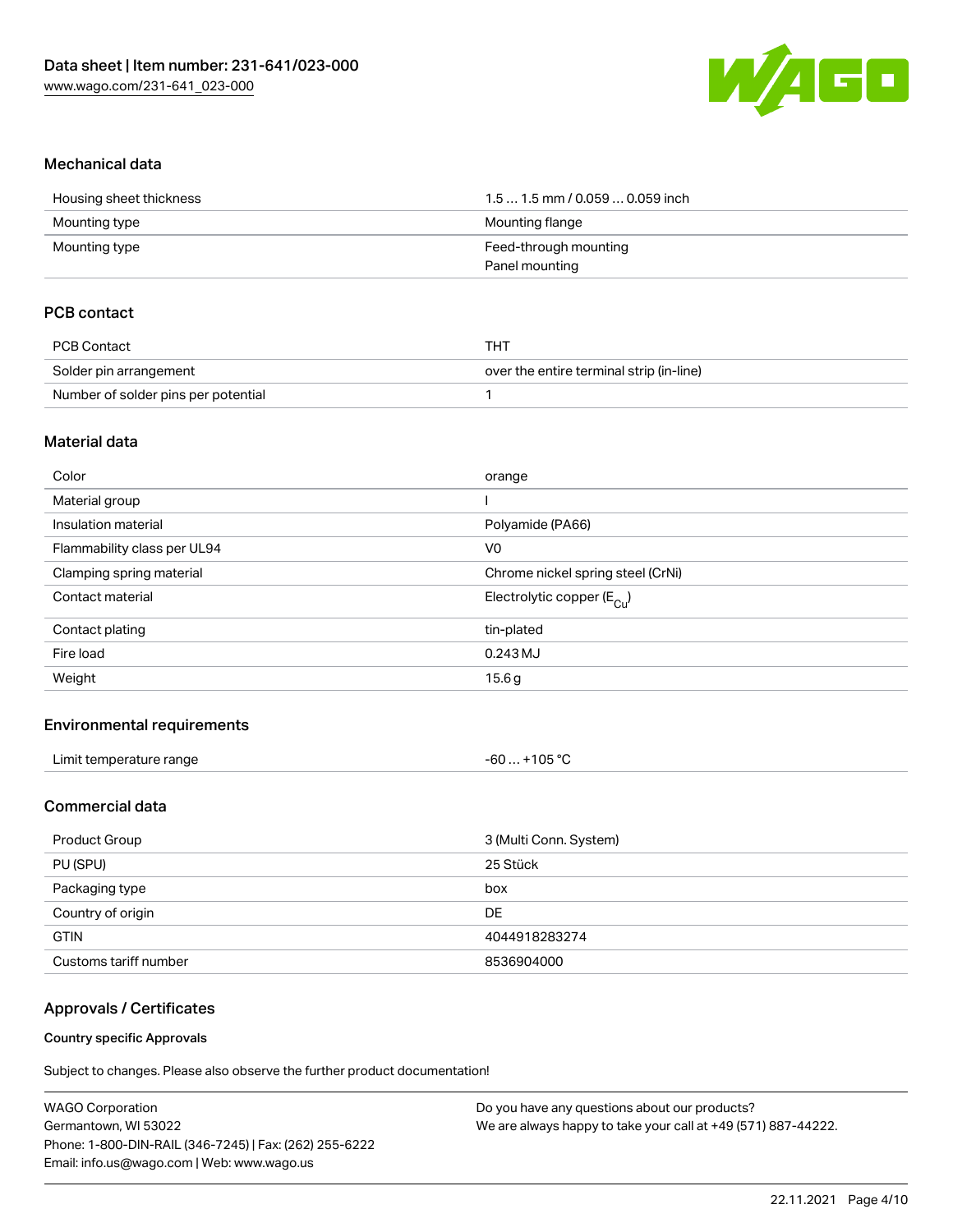

| Logo                     | Approval                               | <b>Additional Approval Text</b> | Certificate<br>name |
|--------------------------|----------------------------------------|---------------------------------|---------------------|
|                          | <b>CSA</b><br>DEKRA Certification B.V. | C22.2                           | 1466354             |
| <b>Ship Approvals</b>    |                                        |                                 |                     |
|                          |                                        |                                 | Certificate         |
| Logo                     | Approval                               | <b>Additional Approval Text</b> | name                |
|                          | BV                                     | <b>IEC 60998</b>                | 11915/D0            |
|                          | Bureau Veritas S.A.                    |                                 | BV                  |
| <b>BUREAU</b><br>VERITAS |                                        |                                 |                     |
| <b>UL-Approvals</b>      |                                        |                                 |                     |
|                          |                                        |                                 | Certificate         |
| Logo                     | Approval                               | <b>Additional Approval Text</b> | name                |
|                          | UR                                     | <b>UL 1059</b>                  | E45172              |
|                          | Underwriters Laboratories Inc.         |                                 |                     |

#### Optional accessories

| Tools                |                                                                                             |                      |
|----------------------|---------------------------------------------------------------------------------------------|----------------------|
| Operating tool       |                                                                                             |                      |
|                      | Item no.: 210-657                                                                           |                      |
|                      | Operating tool; Blade: 3.5 x 0.5 mm; with a partially insulated shaft; short; multicoloured | www.wago.com/210-657 |
|                      | Item no.: 210-720                                                                           |                      |
|                      | Operating tool; Blade: 3.5 x 0.5 mm; with a partially insulated shaft; multicoloured        | www.wago.com/210-720 |
| Mounting             |                                                                                             |                      |
| Mounting accessories |                                                                                             |                      |
|                      | Item no.: 209-147                                                                           |                      |
|                      | Self-tapping screw                                                                          | www.wago.com/209-147 |
|                      | Item no.: 231-194                                                                           |                      |
|                      | Self-tapping screw; B 2.2x13, fixing hole 1.8 mm Ø                                          | www.wago.com/231-194 |
|                      | Item no.: 231-195                                                                           |                      |
|                      | Screw with nut; M2x12; for fixing element                                                   | www.wago.com/231-195 |
| Ferrules             |                                                                                             |                      |
| Ferrule              |                                                                                             |                      |

| WAGO Corporation                                       | Do you have any questions about our products?                 |
|--------------------------------------------------------|---------------------------------------------------------------|
| Germantown, WI 53022                                   | We are always happy to take your call at +49 (571) 887-44222. |
| Phone: 1-800-DIN-RAIL (346-7245)   Fax: (262) 255-6222 |                                                               |
| Email: info.us@wago.com   Web: www.wago.us             |                                                               |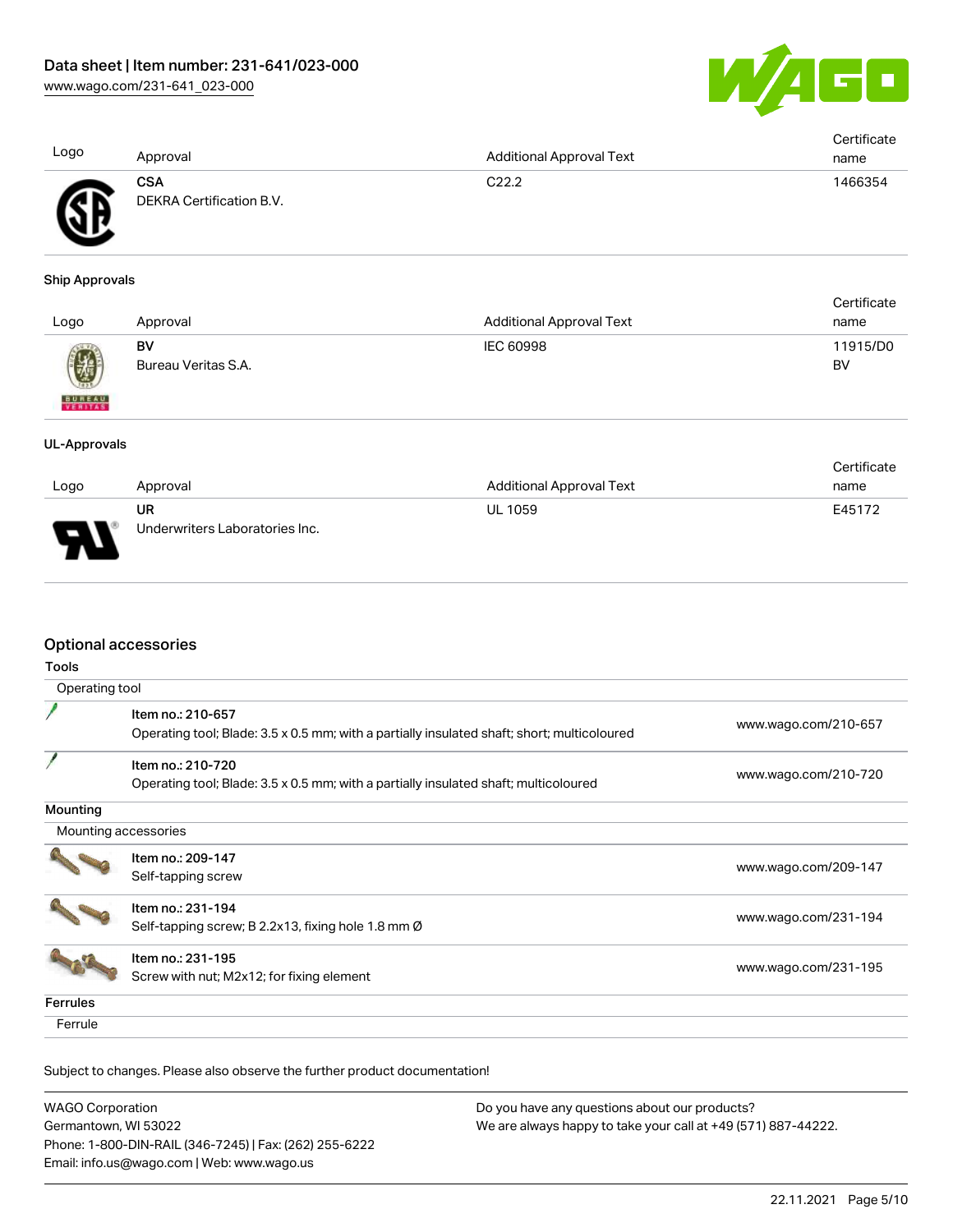## Data sheet | Item number: 231-641/023-000

[www.wago.com/231-641\\_023-000](http://www.wago.com/231-641_023-000)



|    | Item no.: 216-101<br>Ferrule; Sleeve for 0.5 mm <sup>2</sup> / AWG 22; uninsulated; electro-tin plated; silver-colored                                                             | www.wago.com/216-101 |
|----|------------------------------------------------------------------------------------------------------------------------------------------------------------------------------------|----------------------|
|    | Item no.: 216-104<br>Ferrule; Sleeve for 1.5 mm <sup>2</sup> / AWG 16; uninsulated; electro-tin plated; silver-colored                                                             | www.wago.com/216-104 |
|    | Item no.: 216-106<br>Ferrule; Sleeve for 2.5 mm <sup>2</sup> / AWG 14; uninsulated; electro-tin plated; silver-colored                                                             | www.wago.com/216-106 |
|    | Item no.: 216-102<br>Ferrule; Sleeve for 0.75 mm <sup>2</sup> / AWG 20; uninsulated; electro-tin plated; silver-colored                                                            | www.wago.com/216-102 |
|    | Item no.: 216-103<br>Ferrule; Sleeve for 1 mm <sup>2</sup> / AWG 18; uninsulated; electro-tin plated                                                                               | www.wago.com/216-103 |
|    | Item no.: 216-123<br>Ferrule; Sleeve for 1 mm <sup>2</sup> / AWG 18; uninsulated; electro-tin plated; silver-colored                                                               | www.wago.com/216-123 |
|    | Item no.: 216-122<br>Ferrule; Sleeve for 0.75 mm <sup>2</sup> / AWG 20; uninsulated; electro-tin plated; silver-colored                                                            | www.wago.com/216-122 |
| I. | Item no.: 216-124<br>Ferrule; Sleeve for 1.5 mm <sup>2</sup> / AWG 16; uninsulated; electro-tin plated                                                                             | www.wago.com/216-124 |
|    | Item no.: 216-142<br>Ferrule; Sleeve for 0.75 mm <sup>2</sup> / 18 AWG; uninsulated; electro-tin plated; electrolytic copper; gastight<br>crimped; acc. to DIN 46228, Part 1/08.92 | www.wago.com/216-142 |
|    | Item no.: 216-132<br>Ferrule; Sleeve for 0.34 mm <sup>2</sup> / AWG 24; uninsulated; electro-tin plated                                                                            | www.wago.com/216-132 |
|    | Item no.: 216-121<br>Ferrule; Sleeve for 0.5 mm <sup>2</sup> / AWG 22; uninsulated; electro-tin plated; silver-colored                                                             | www.wago.com/216-121 |
|    | Item no.: 216-143<br>Ferrule; Sleeve for 1 mm <sup>2</sup> / AWG 18; uninsulated; electro-tin plated; electrolytic copper; gastight<br>crimped; acc. to DIN 46228, Part 1/08.92    | www.wago.com/216-143 |
|    | Item no.: 216-131<br>Ferrule; Sleeve for 0.25 mm <sup>2</sup> / AWG 24; uninsulated; electro-tin plated; silver-colored                                                            | www.wago.com/216-131 |
|    | Item no.: 216-141<br>Ferrule; Sleeve for 0.5 mm <sup>2</sup> / 20 AWG; uninsulated; electro-tin plated; electrolytic copper; gastight<br>crimped; acc. to DIN 46228, Part 1/08.92  | www.wago.com/216-141 |
|    | Item no.: 216-152<br>Ferrule; Sleeve for 0.34 mm <sup>2</sup> / AWG 24; uninsulated; electro-tin plated                                                                            | www.wago.com/216-152 |
| ۵  | Item no.: 216-203<br>Ferrule; Sleeve for 1 mm <sup>2</sup> / AWG 18; insulated; electro-tin plated; red                                                                            | www.wago.com/216-203 |
|    | Item no.: 216-202<br>Ferrule; Sleeve for 0.75 mm <sup>2</sup> / 18 AWG; insulated; electro-tin plated; gray                                                                        | www.wago.com/216-202 |
|    | Item no.: 216-151<br>Ferrule; Sleeve for 0.25 mm <sup>2</sup> / AWG 24; uninsulated; electro-tin plated                                                                            | www.wago.com/216-151 |

WAGO Corporation Germantown, WI 53022 Phone: 1-800-DIN-RAIL (346-7245) | Fax: (262) 255-6222 Email: info.us@wago.com | Web: www.wago.us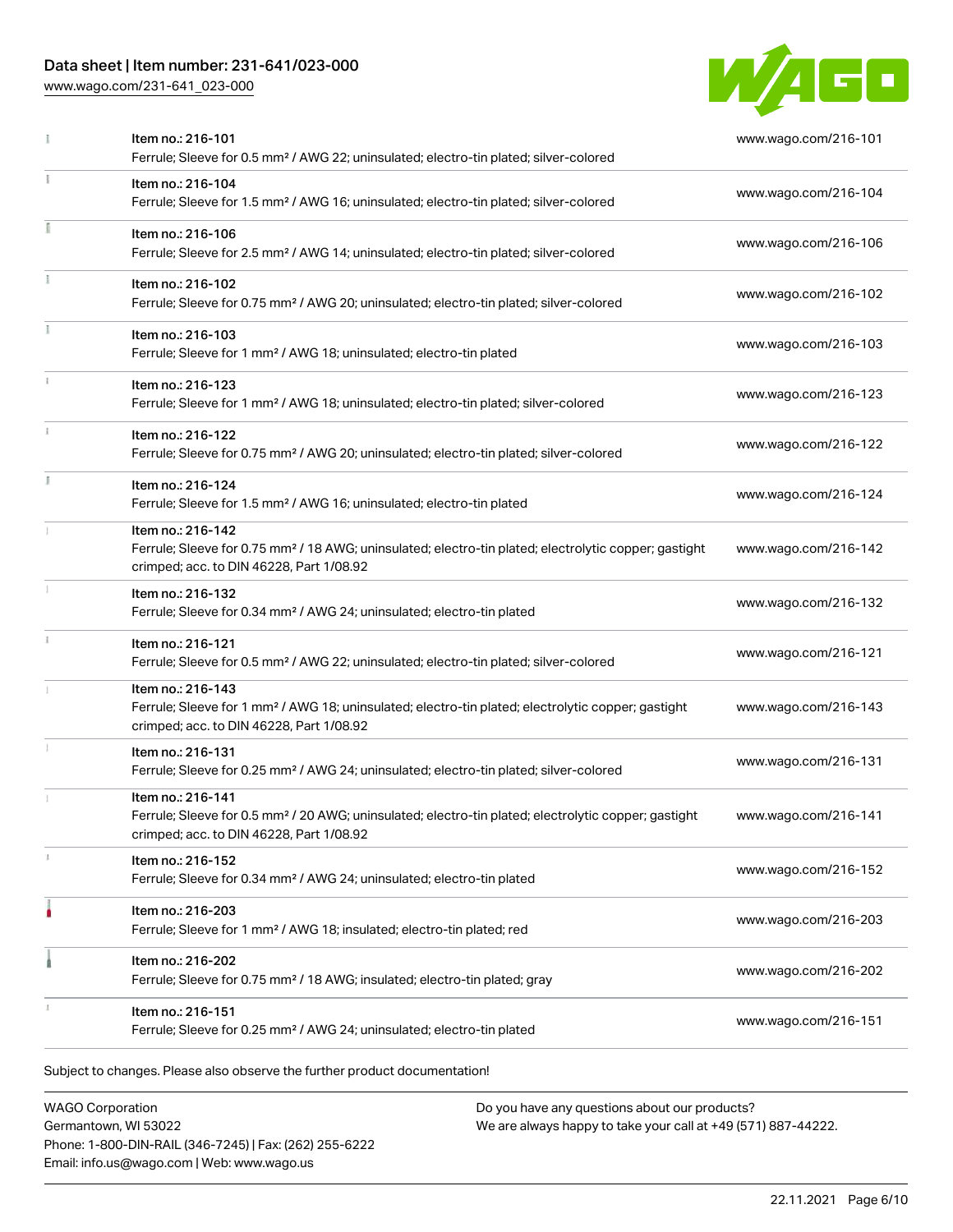## Data sheet | Item number: 231-641/023-000

[www.wago.com/231-641\\_023-000](http://www.wago.com/231-641_023-000)



|   | Item no.: 216-204<br>Ferrule; Sleeve for 1.5 mm <sup>2</sup> / AWG 16; insulated; electro-tin plated; black                                                                                             | www.wago.com/216-204 |
|---|---------------------------------------------------------------------------------------------------------------------------------------------------------------------------------------------------------|----------------------|
|   | Item no.: 216-144<br>Ferrule; Sleeve for 1.5 mm <sup>2</sup> / AWG 16; uninsulated; electro-tin plated; electrolytic copper; gastight<br>crimped; acc. to DIN 46228, Part 1/08.92; silver-colored       | www.wago.com/216-144 |
|   | Item no.: 216-201<br>Ferrule; Sleeve for 0.5 mm <sup>2</sup> / 20 AWG; insulated; electro-tin plated; white                                                                                             | www.wago.com/216-201 |
|   | Item no.: 216-223<br>Ferrule; Sleeve for 1 mm <sup>2</sup> / AWG 18; insulated; electro-tin plated; red                                                                                                 | www.wago.com/216-223 |
|   | Item no.: 216-241<br>Ferrule; Sleeve for 0.5 mm <sup>2</sup> / 20 AWG; insulated; electro-tin plated; electrolytic copper; gastight<br>crimped; acc. to DIN 46228, Part 4/09.90; white                  | www.wago.com/216-241 |
|   | Item no.: 216-242<br>Ferrule; Sleeve for 0.75 mm <sup>2</sup> / 18 AWG; insulated; electro-tin plated; electrolytic copper; gastight<br>crimped; acc. to DIN 46228, Part 4/09.90; gray                  | www.wago.com/216-242 |
|   | Item no.: 216-222<br>Ferrule; Sleeve for 0.75 mm <sup>2</sup> / 18 AWG; insulated; electro-tin plated; gray                                                                                             | www.wago.com/216-222 |
|   | Item no.: 216-221<br>Ferrule; Sleeve for 0.5 mm <sup>2</sup> / 20 AWG; insulated; electro-tin plated; white                                                                                             | www.wago.com/216-221 |
| Ă | Item no.: 216-224<br>Ferrule; Sleeve for 1.5 mm <sup>2</sup> / AWG 16; insulated; electro-tin plated; black                                                                                             | www.wago.com/216-224 |
|   | Item no.: 216-243<br>Ferrule; Sleeve for 1 mm <sup>2</sup> / AWG 18; insulated; electro-tin plated; electrolytic copper; gastight crimped; www.wago.com/216-243<br>acc. to DIN 46228, Part 4/09.90; red |                      |
| Â | Item no.: 216-244<br>Ferrule; Sleeve for 1.5 mm <sup>2</sup> / AWG 16; insulated; electro-tin plated; electrolytic copper; gastight<br>crimped; acc. to DIN 46228, Part 4/09.90; black                  | www.wago.com/216-244 |
|   | Item no.: 216-263<br>Ferrule; Sleeve for 1 mm <sup>2</sup> / AWG 18; insulated; electro-tin plated; electrolytic copper; gastight crimped; www.wago.com/216-263<br>acc. to DIN 46228, Part 4/09.90; red |                      |
| 1 | Item no.: 216-264<br>Ferrule; Sleeve for 1.5 mm <sup>2</sup> / AWG 16; insulated; electro-tin plated; electrolytic copper; gastight<br>crimped; acc. to DIN 46228, Part 4/09.90; black                  | www.wago.com/216-264 |
| 1 | Item no.: 216-284<br>Ferrule; Sleeve for 1.5 mm <sup>2</sup> / AWG 16; insulated; electro-tin plated; electrolytic copper; gastight<br>crimped; acc. to DIN 46228, Part 4/09.90; black                  | www.wago.com/216-284 |
|   | Item no.: 216-262<br>Ferrule; Sleeve for 0.75 mm <sup>2</sup> / 18 AWG; insulated; electro-tin plated; electrolytic copper; gastight<br>crimped; acc. to DIN 46228, Part 4/09.90; gray                  | www.wago.com/216-262 |
|   | Item no.: 216-301<br>Ferrule; Sleeve for 0.25 mm <sup>2</sup> / AWG 24; insulated; electro-tin plated; yellow                                                                                           | www.wago.com/216-301 |
|   | Item no.: 216-321<br>Ferrule; Sleeve for 0.25 mm <sup>2</sup> / AWG 24; insulated; electro-tin plated; yellow                                                                                           | www.wago.com/216-321 |

WAGO Corporation Germantown, WI 53022 Phone: 1-800-DIN-RAIL (346-7245) | Fax: (262) 255-6222 Email: info.us@wago.com | Web: www.wago.us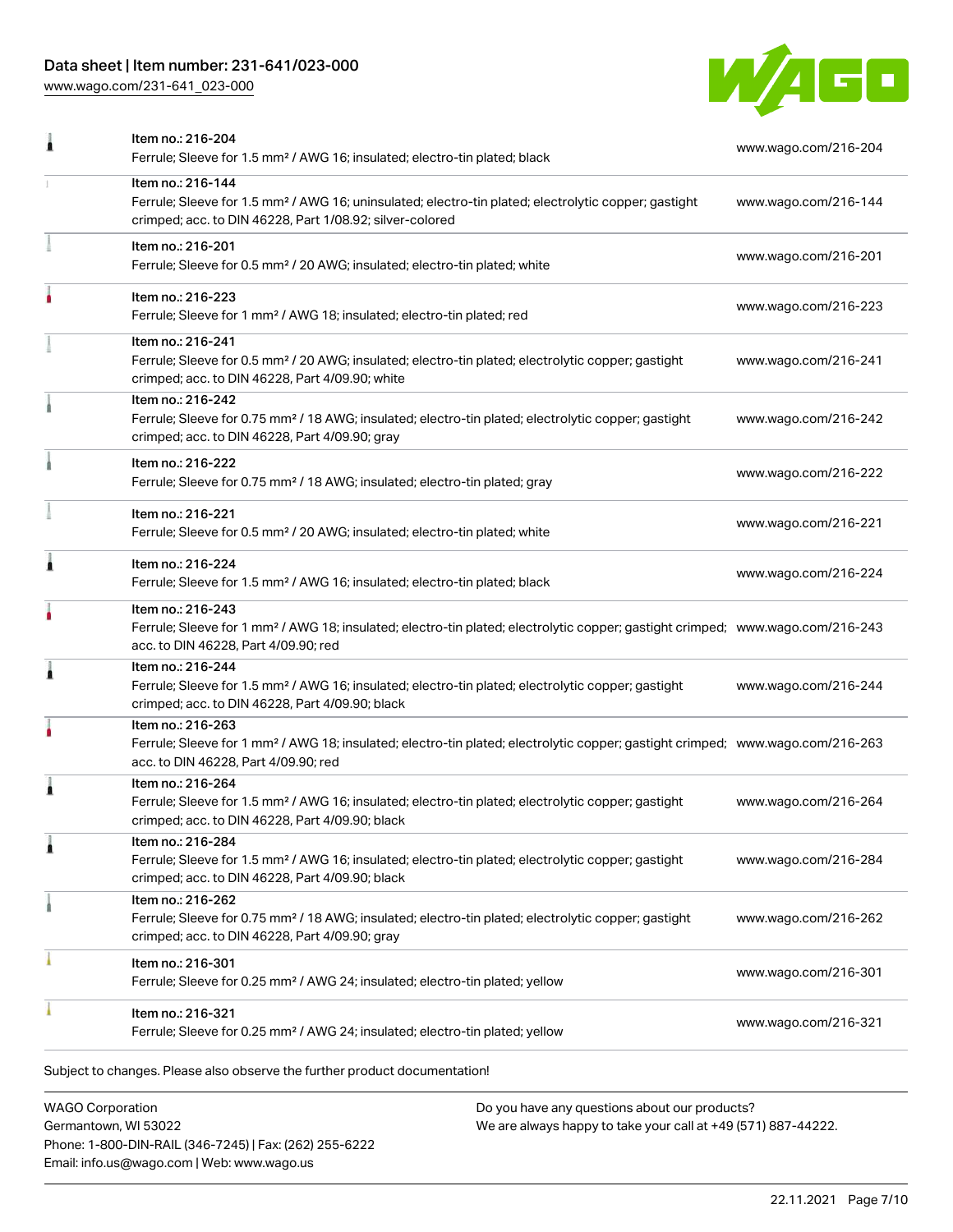[www.wago.com/231-641\\_023-000](http://www.wago.com/231-641_023-000)



|               | Item no.: 216-322<br>Ferrule; Sleeve for 0.34 mm <sup>2</sup> / 22 AWG; insulated; electro-tin plated; green | www.wago.com/216-322             |
|---------------|--------------------------------------------------------------------------------------------------------------|----------------------------------|
|               | Item no.: 216-302                                                                                            | www.wago.com/216-302             |
|               | Ferrule; Sleeve for 0.34 mm <sup>2</sup> / 22 AWG; insulated; electro-tin plated; light turquoise            |                                  |
|               | Marking accessories                                                                                          |                                  |
| Marking strip |                                                                                                              |                                  |
|               | Item no.: 210-332/508-202                                                                                    |                                  |
|               | Marking strips; as a DIN A4 sheet; MARKED; 1-16 (160x); Height of marker strip: 3 mm; Strip length 182       | www.wago.com/210-332             |
|               | mm; Horizontal marking; Self-adhesive; white                                                                 | /508-202                         |
|               | Item no.: 210-332/508-204                                                                                    |                                  |
|               | Marking strips; as a DIN A4 sheet; MARKED; 17-32 (160x); Height of marker strip: 3 mm; Strip length          | www.wago.com/210-332<br>/508-204 |
|               | 182 mm; Horizontal marking; Self-adhesive; white                                                             |                                  |
|               | Item no.: 210-332/508-206                                                                                    |                                  |
|               | Marking strips; as a DIN A4 sheet; MARKED; 33-48 (160x); Height of marker strip: 3 mm; Strip length          | www.wago.com/210-332             |
|               | 182 mm; Horizontal marking; Self-adhesive; white                                                             | /508-206                         |
|               | Item no.: 210-332/508-205                                                                                    |                                  |
|               | Marking strips; as a DIN A4 sheet; MARKED; 1-32 (80x); Height of marker strip: 3 mm; Strip length 182        | www.wago.com/210-332             |
|               | mm; Horizontal marking; Self-adhesive; white                                                                 | /508-205                         |

### Downloads Documentation

# Additional Information

| Technical explanations                                                                                                                                                 | 2019 Apr 3 | pdf<br>2.0 MB | Download |
|------------------------------------------------------------------------------------------------------------------------------------------------------------------------|------------|---------------|----------|
|                                                                                                                                                                        |            |               |          |
| <b>CAD files</b>                                                                                                                                                       |            |               |          |
| CAE data                                                                                                                                                               |            |               |          |
| EPLAN Data Portal 231-641/023-000                                                                                                                                      |            | <b>URL</b>    | Download |
| EPLAN Data Portal 231-641/023-000                                                                                                                                      |            | URL           | Download |
| <b>PCB Design</b>                                                                                                                                                      |            |               |          |
| Symbol and Footprint 231-641/023-000                                                                                                                                   |            | <b>URL</b>    | Download |
| CAx data for your PCB design, consisting of "schematic symbols and PCB footprints",<br>allow easy integration of the WAGO component into your development environment. |            |               |          |
| <b>Supported formats:</b>                                                                                                                                              |            |               |          |
| Only to the colonial to District the colonial of the Could contact the colonial of the colonial of the District                                                        |            |               |          |

| <b>WAGO Corporation</b>                                | Do you have any questions about our products?                 |
|--------------------------------------------------------|---------------------------------------------------------------|
| Germantown, WI 53022                                   | We are always happy to take your call at +49 (571) 887-44222. |
| Phone: 1-800-DIN-RAIL (346-7245)   Fax: (262) 255-6222 |                                                               |
| Email: info.us@wago.com   Web: www.wago.us             |                                                               |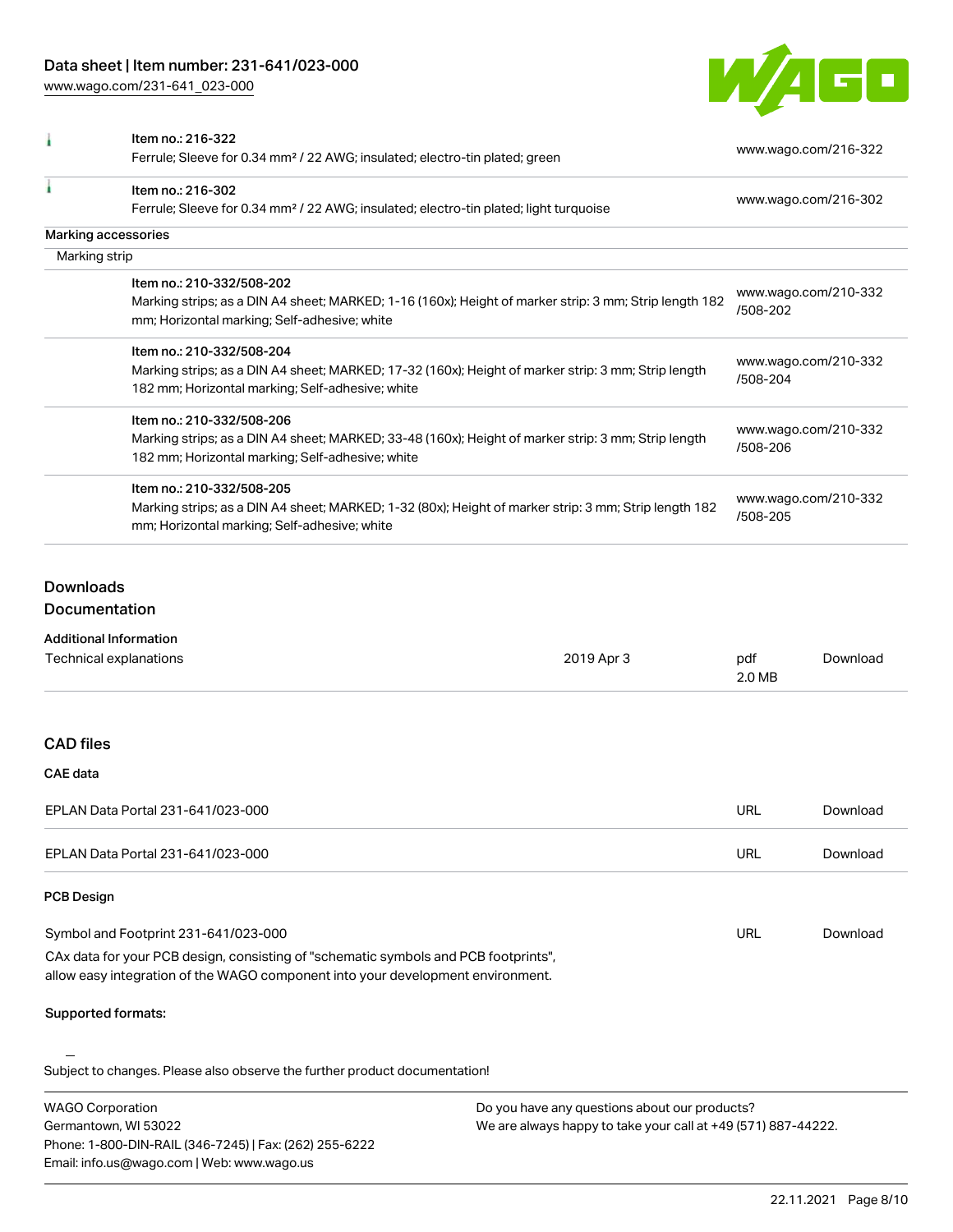- $\blacksquare$ Accel EDA 14 & 15
- $\blacksquare$ Altium 6 to current version
- $\blacksquare$ Cadence Allegro
- $\blacksquare$ **DesignSpark**
- П Eagle Libraries
- $\blacksquare$ KiCad
- $\blacksquare$ Mentor Graphics BoardStation
- $\blacksquare$ Mentor Graphics Design Architect
- $\blacksquare$ Mentor Graphics Design Expedition 99 and 2000
- $\blacksquare$ OrCAD 9.X PCB and Capture
- $\blacksquare$ PADS PowerPCB 3, 3.5, 4.X, and 5.X
- $\blacksquare$ PADS PowerPCB and PowerLogic 3.0
- $\blacksquare$ PCAD 2000, 2001, 2002, 2004, and 2006
- $\blacksquare$ Pulsonix 8.5 or newer
- $\blacksquare$ **STL**
- $\blacksquare$ 3D STEP
- $\blacksquare$ TARGET 3001!
- $\blacksquare$ View Logic ViewDraw
- $\blacksquare$ Quadcept
- $\blacksquare$ Zuken CadStar 3 and 4
- П Zuken CR-5000 and CR-8000

PCB Component Libraries (EDA), PCB CAD Library Ultra Librarian

#### Environmental Product Compliance

#### Compliance Search

Environmental Product Compliance 231-641/023-000 PCB terminal block; 2.5 mm<sup>2</sup>; Pin spacing 5.08 mm; 11-pole; CAGE CLAMP<sup>®</sup>; clamping collar; 2,50 mm²; orange URL [Download](https://www.wago.com/global/d/ComplianceLinkMediaContainer_231-641_023-000)

#### Installation Notes

Subject to changes. Please also observe the further product documentation!

WAGO Corporation Germantown, WI 53022 Phone: 1-800-DIN-RAIL (346-7245) | Fax: (262) 255-6222 Email: info.us@wago.com | Web: www.wago.us